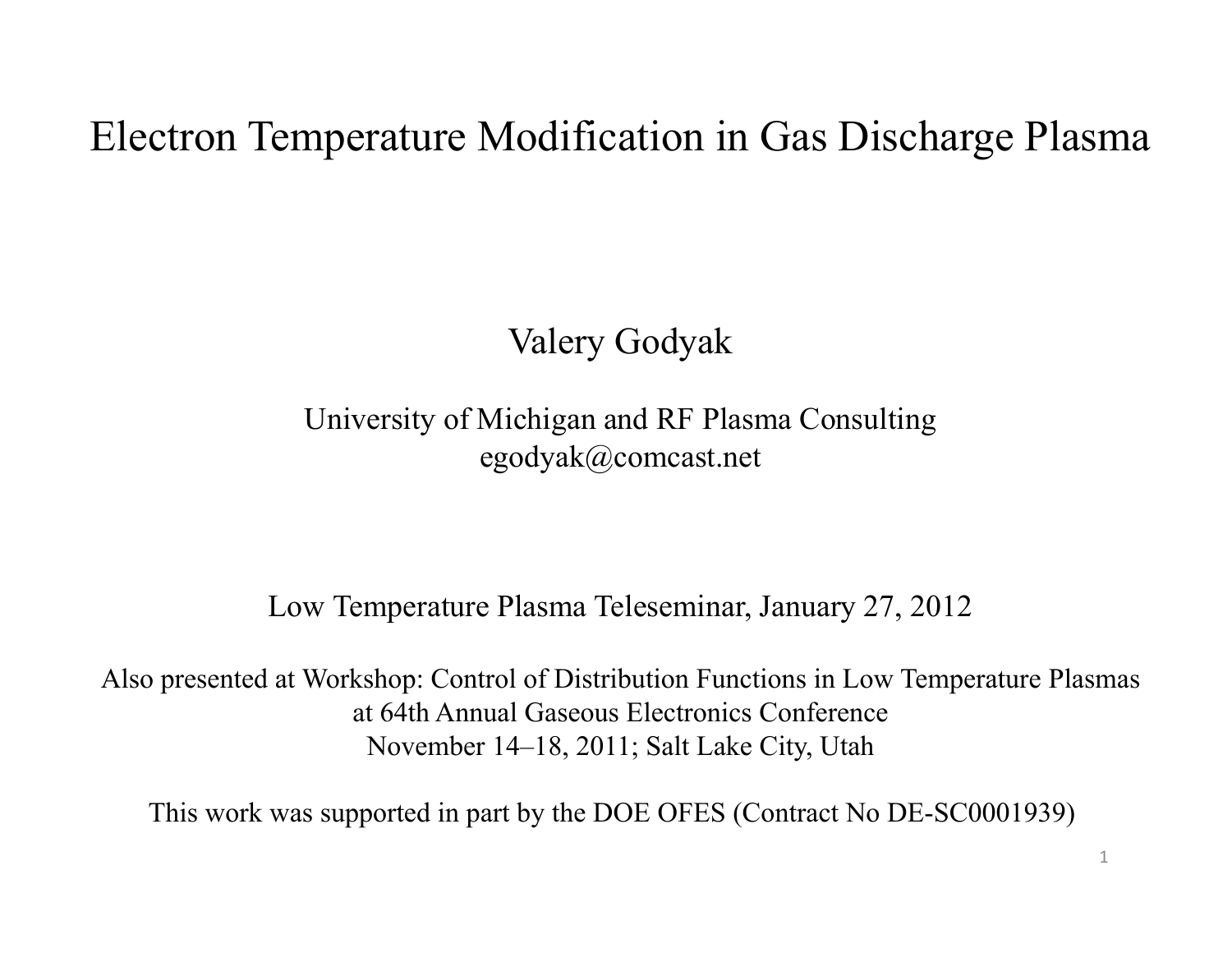## Electron Temperature in Gas Discharge

(Uniform electric field,  $E$ •grad(n) = 0, Maxwellian EEDF and direct ionization) plasma parameters are in equilibrium with electric field, spatial and temporal locality

- Ionization balance (continuity and momentum eqs.) in a steady-state, self-sustained . bounded plasma defines z, resulting in:  $T_e = T_e (p\Lambda)$ , independently on  $P_d$  and n.
- $\bullet$ Electron energy balance,  $P_d = \int (3/2) V T_e n \xi dV$ , results in:  $Re(E_{pl}) = const(p\Lambda)$ ,  $n \sim P_d$

Here  $\xi$  is the characteristic frequency of electron energy loss,  $\xi = v_e / \lambda_e$  $\xi = v_{en}2m/M + \Sigma 2v^* \varepsilon^* / 3T_e + z \{ 2\varepsilon^i / 3T_e + (4/3) + \frac{1}{3} [1 + \ln(M/2\pi m)] \}$ 

The fundamental relations for the electric field E and the total number of electrons/ions  $N_p$ follows from the electron energy balance:

$$
E^2 = 3T_e m \xi v_{\text{eff}} (1 + \omega^2/v_{\text{eff}}^2) \quad \text{and} \quad N_p = \langle n \rangle V = 2P_d/3\xi T_e
$$

Thus, for given  $\rm P_d$  and p $\rm \Lambda,$   $\rm T_e$  and n should be the same for all kinds of discharges These are basically true for non-Maxwellian EEDF and with non-linear processes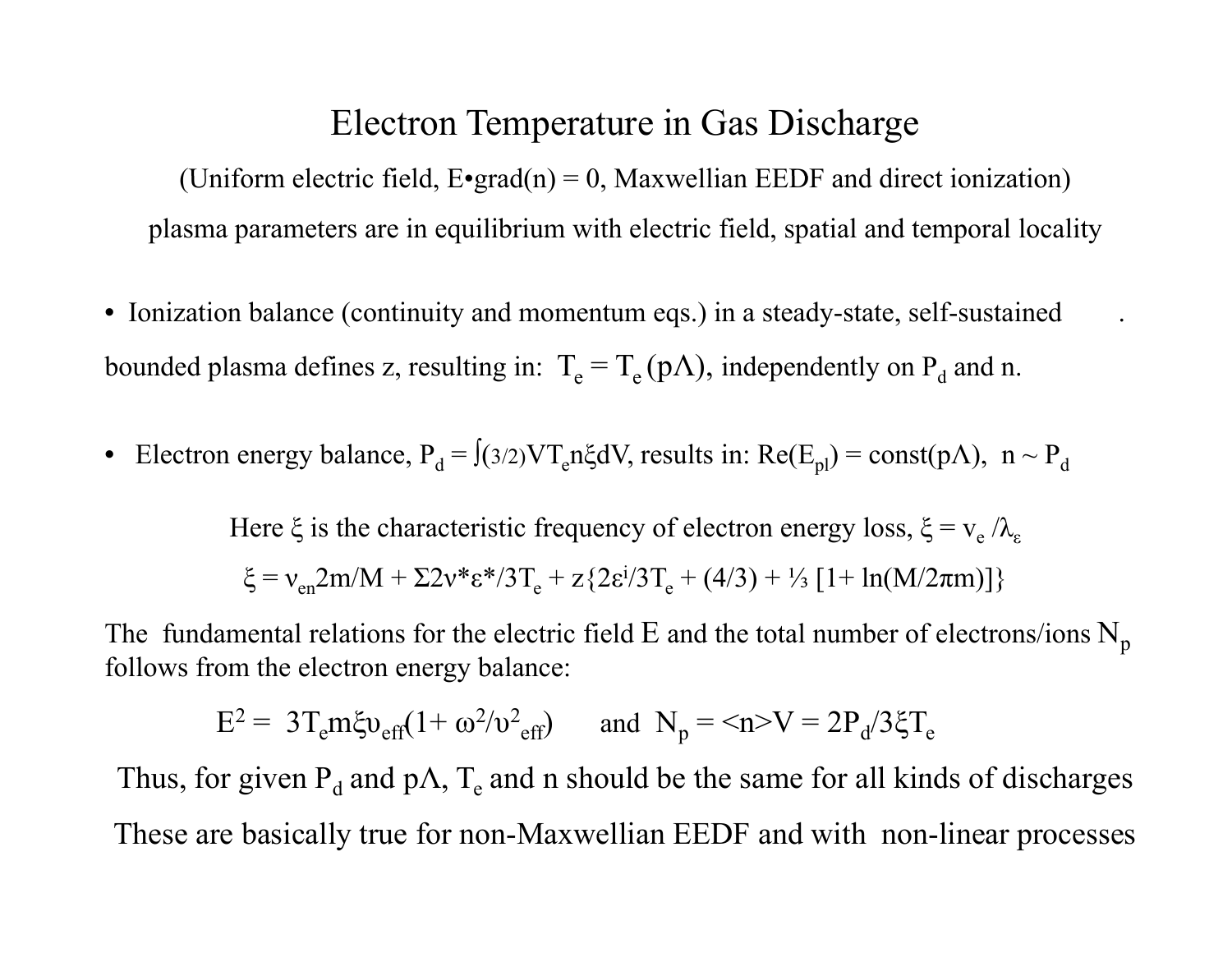## Non-local electron kinetics

In gas discharge plasmas, electrons are not in equilibrium with molecules and ions,  $T_{\rm e}$ >> $T_{\rm i}$ , $T_{\rm g}$ , they are not in equilibrium within their own ensemble, non-Maxwellian, and when  $\lambda_{\varepsilon} = v_{\varepsilon}/\xi > L$ , they are not in equilibrium with a non-uniform heating electric field E.

The last is domain of electron non-local kinetics where plasma parameters are not local function of the field,  $grad(T_e) \approx 0$  and  $df_e(\epsilon+eV)/dr \approx 0$ 

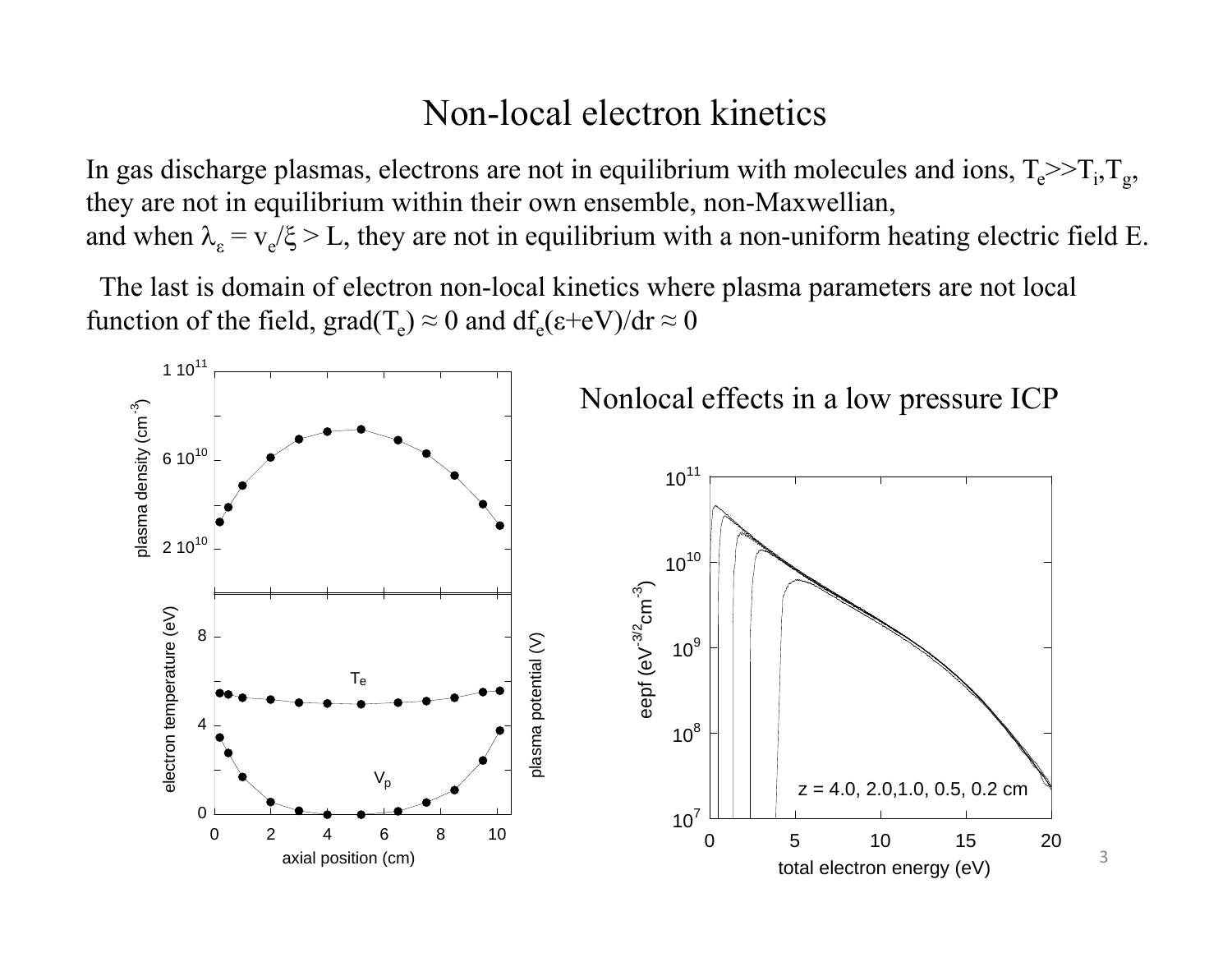## EEDF in a non uniform E-field

At  $\omega \ll \omega_{p}$  the external electromagnetic field is localized at the plasma boundary, S,  $\delta \ll L$ , and in plasma bulk  $E \infty$  n<sup>-1</sup> when  $E \cdot \text{grad}(n) \neq 0$ 

Electric field non-uniformity typically occurs when  $\omega \ll \omega_p$  and electromagnetic field is localized at the plasma boundary, S,  $\delta$  < L, and in plasma when E•grad(n)  $\neq$ 0

Hot electrons generated in the zone of strong electric field produce ionization in the area of week field. In the presence of some separation mechanism preventing new-born electrons mixing with hot electrons or/and to penetrate the heating zone, the new-born electrons remain cold. This results in EEDF having two electron groups (hot and cold) . This cold plasma has features of a non-self-sustained discharge

Thus, the local electron heating together with some separation mechanism result in plasma cooling

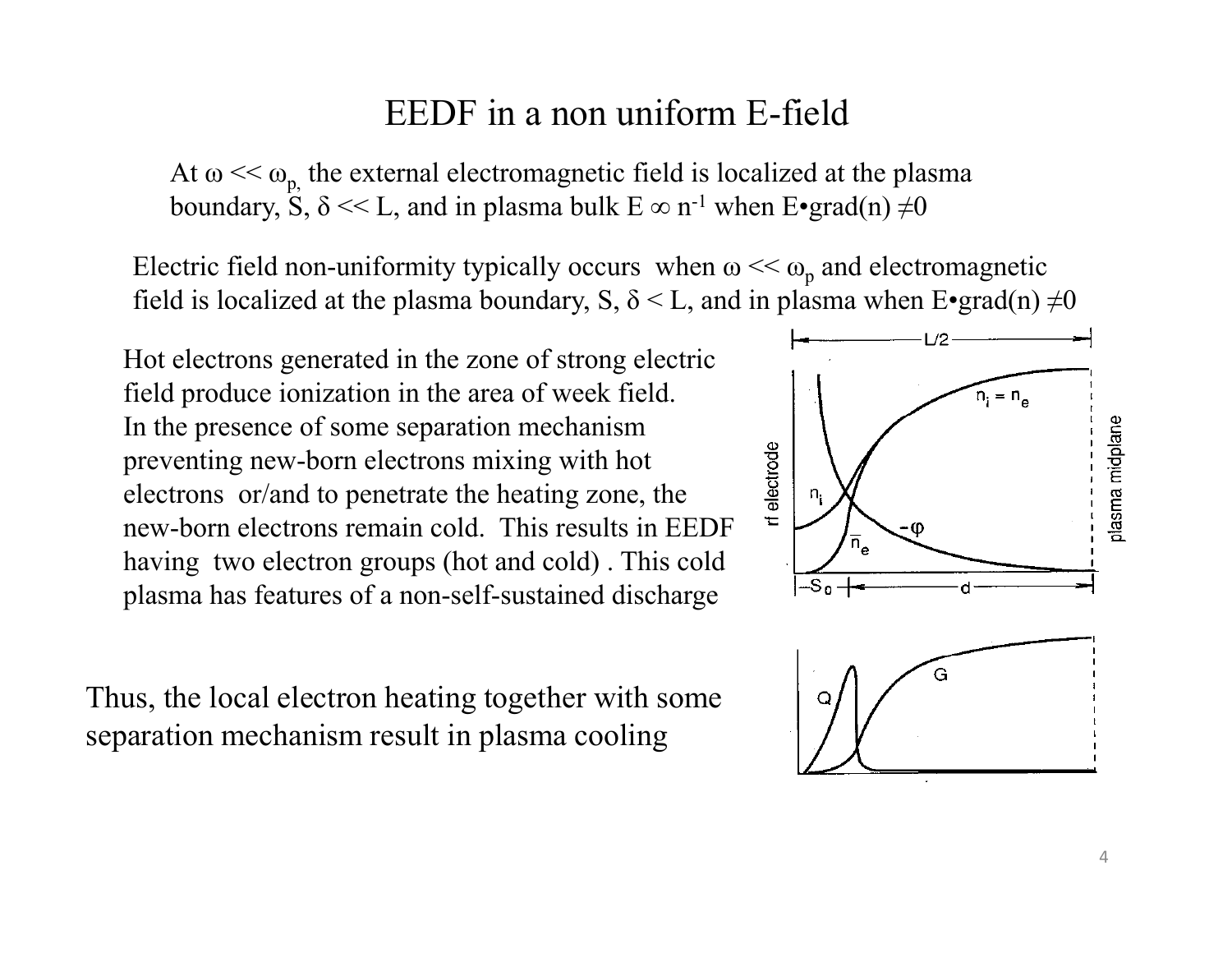# Electron cooling in negative glow of dc glow discharge



*Solntsev et al, 8th ICPIG, p. 86, Vienna, 1967,* have measured ultra-cold electrons (T<sub>e</sub> =  $0.04$  -  $0.3$  eV, 1-2 orders of magnitude lower than that in the positive column. He,  $0.6$  - 4 Torr,  $I_d = 0.6 - 8$  mA.

*Haas et al, PSST. 7, 471, 1998,* have demonstrated plasma electron cooling by injecting 100 eV electron beam into CCP.

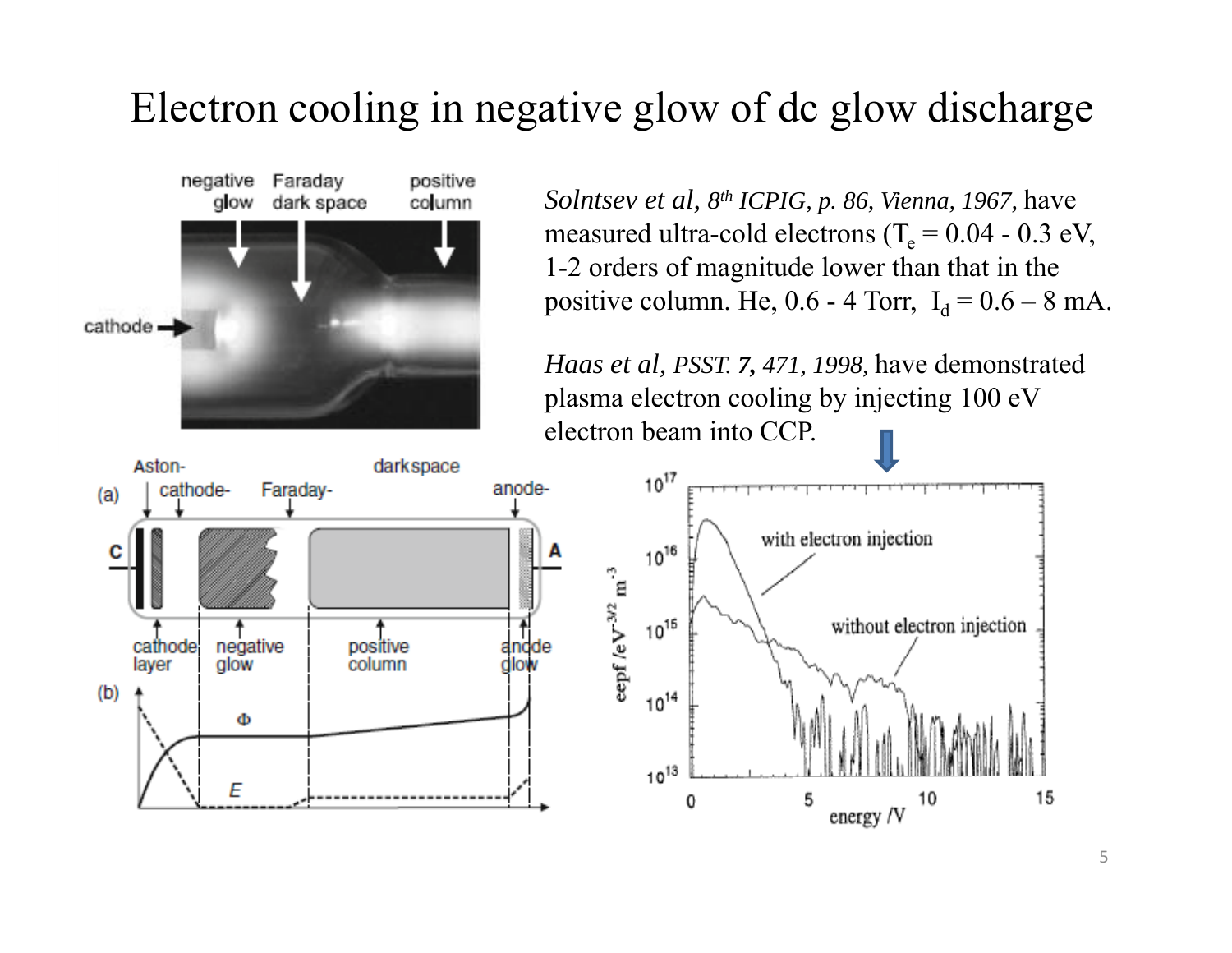## Heating mode transition in CCP

Ar CCP at 13.65 MHz,  $L = 2$  cm



*Godyak and Piejak, Phys. Rev. Lett. 65, 996, 1990*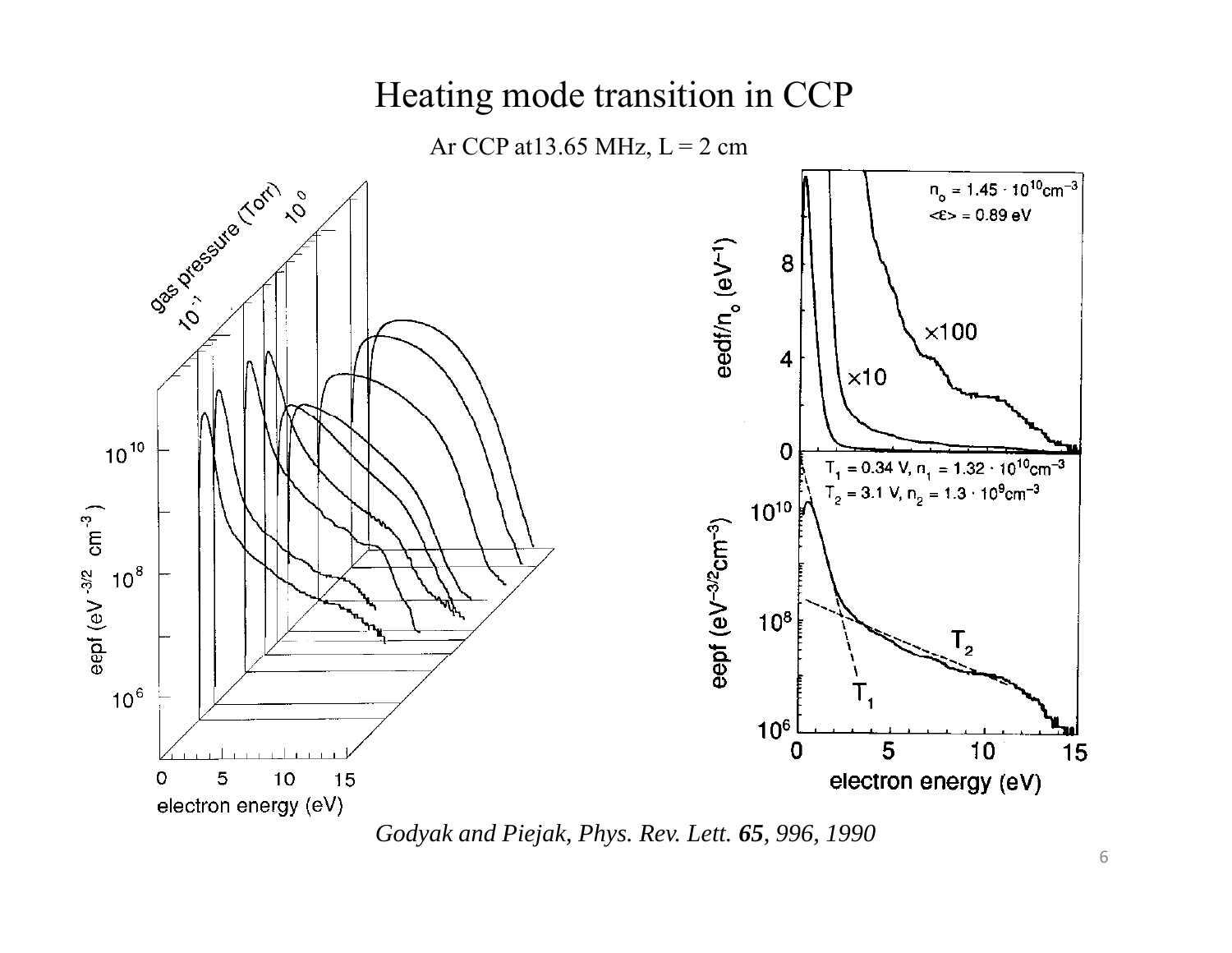#### Transition to high plasma density ( γ-mode)

CCP, 13.56 MHz, He 0.3 Torr

Section of the content density replace and  $\dot{\circ}$ **HELIUM**  $\circ$ plasma density  $\left(\text{cm}^3\right)^2$ <br> $\frac{1}{\text{c}}$  $\mathbf{3}$  $L=6.7$  cm  $J=10$  mA/cm<sup>2</sup> O  $\mathbf 2$  $10<sup>0</sup>$  $\circ$  $\overline{1}$  $\circ$  $\ddot{\mathbf{o}}$  $10<sup>9</sup>$  $\mathsf{T}_{\mathsf{e}} \mathop{\mathsf{min}}\limits_{\mathsf{C}_1} (\mathsf{eV})$  $10^{10}$  $\circ$  $10^3$ eept (eV 3/2 cm<sup>-3</sup>)  $10<sup>3</sup>$ power density  $(mW/cm^2)$ <br>  $\frac{1}{C}$   $\frac{1}{C}$   $\frac{1}{C}$   $\frac{1}{C}$   $\frac{1}{C}$  $\circ$  $10^8$  $10<sup>2</sup>$ - room temperature ↞  $10^2$  $0^1$  $10^{-2}$  $10^0$  $10<sup>6</sup>$  $10^{-1}$  $10<sup>1</sup>$  $0^{\circ}$ gas pressure (Torr)  $10<sup>1</sup>$  $10$  $20$ 30  $\mathbf{0}$  $10^{-1}$  $10^0$  $10<sup>1</sup>$ electron energy (eV) current density (mA/cm<sup>2</sup>)

*Godyak et al, Phys. Rev. Lett. 68, 49, 1992*

T<sub>e</sub> pressure dependence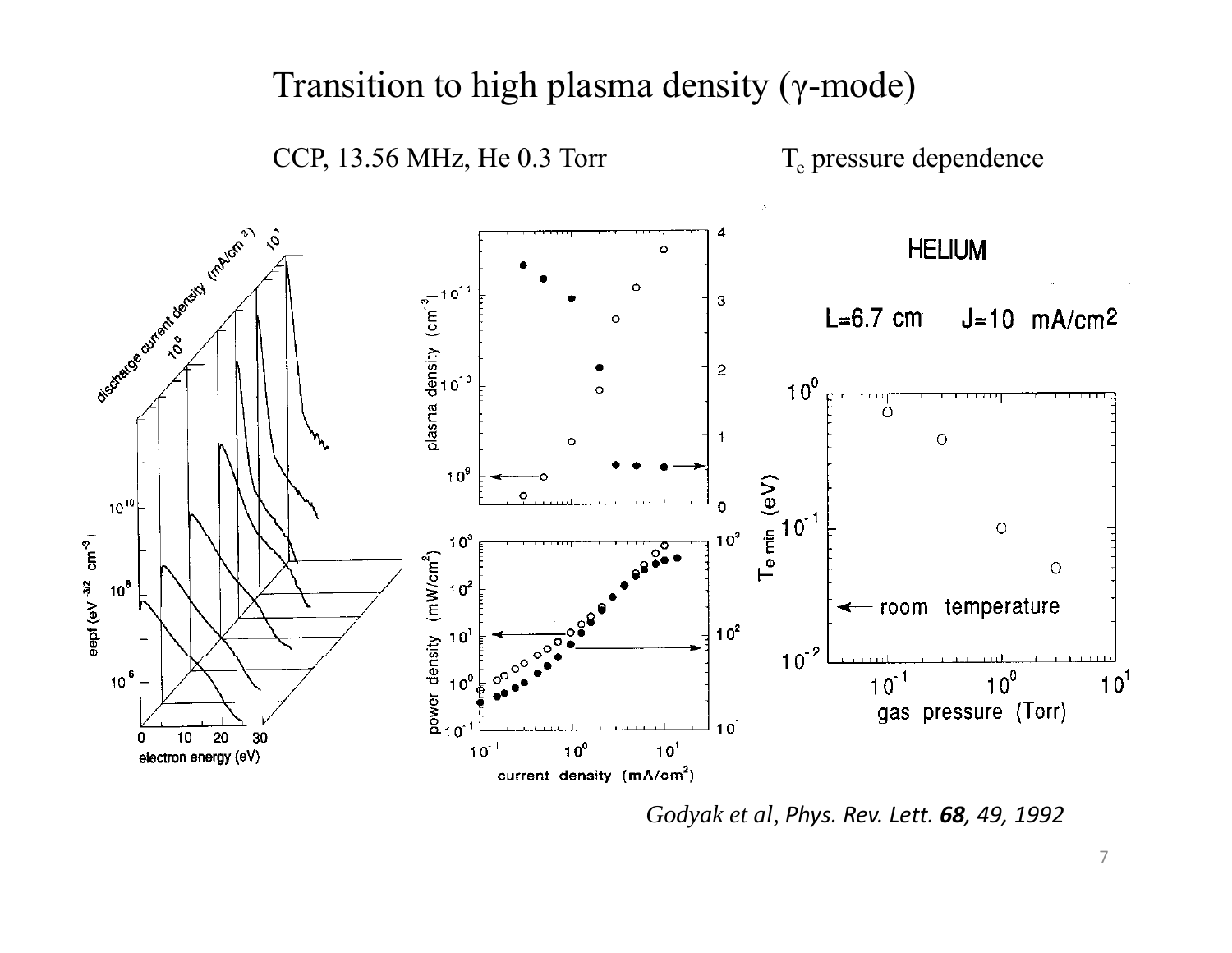## EEDF and plasma parameter in ICP





*Godyak et al, PSST, 11, 525, 2002*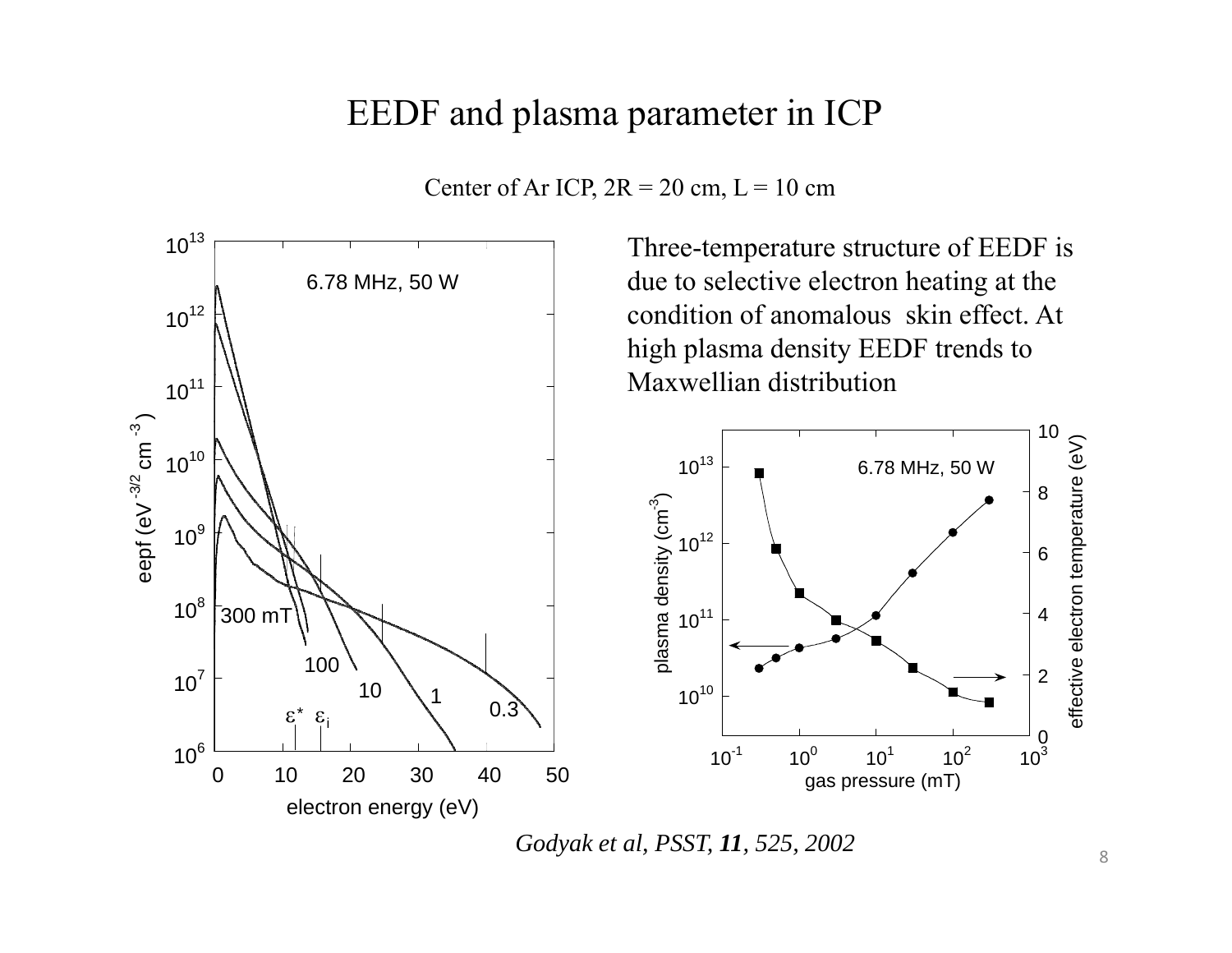### Temporal non-locality: Time resolved EEDF measurement

$$
\omega \gg z \rightarrow dn/dt = 0
$$
, but  $\omega \approx \xi \rightarrow dT_e/dt \neq 0$ 

Toroidal ICP driven with ferrite inductor at 50-250 kHz, Hg-Ar, 0.3 Torr

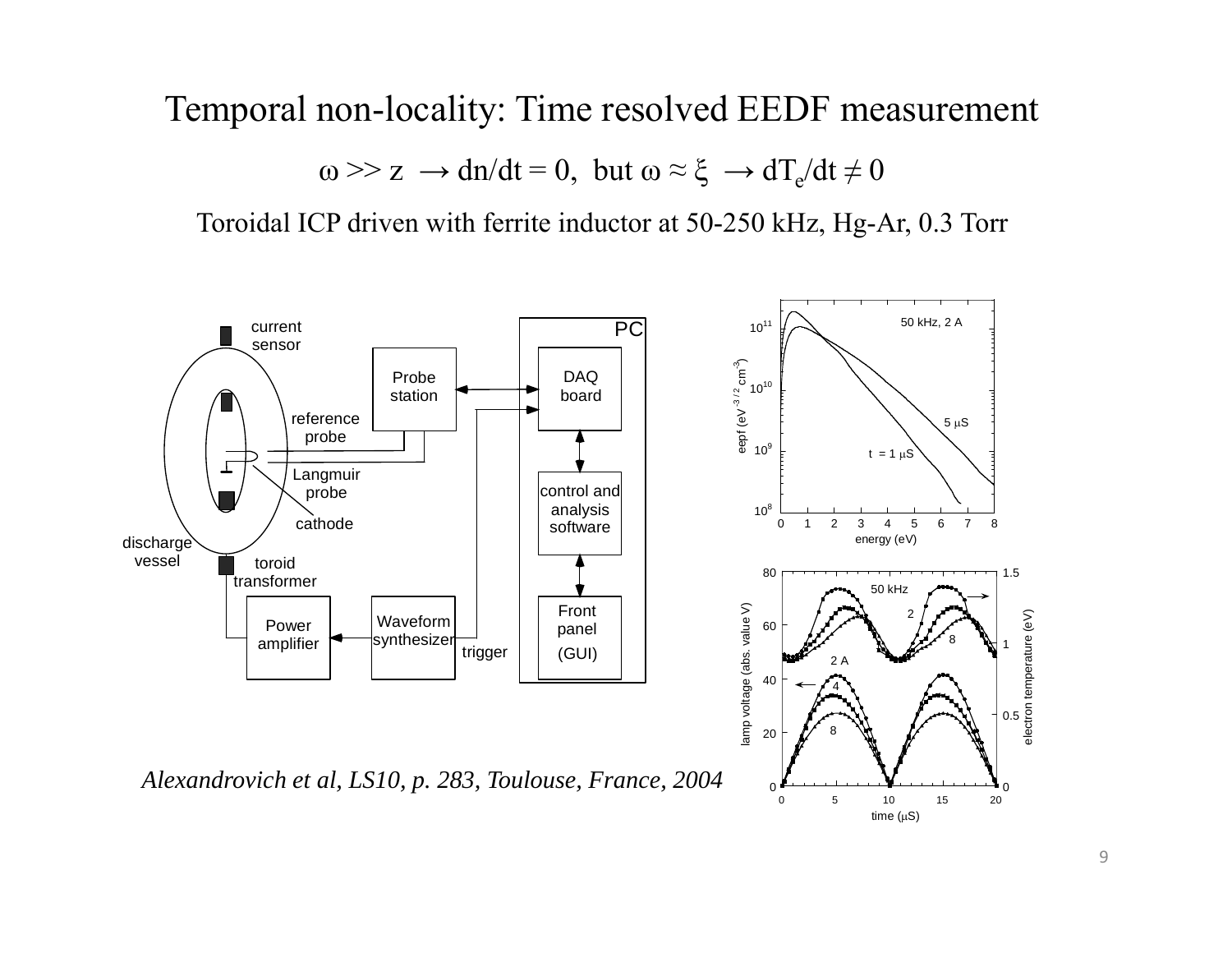## Frequency dependence of EEDF in ICP with anomalous skin effect

Selective electron heating. Collisionless heating occurs at  $v_e/\delta > \omega$ 



*Godyak and Kolobov, Phys. Rev. Lett., 81, 369, 1998*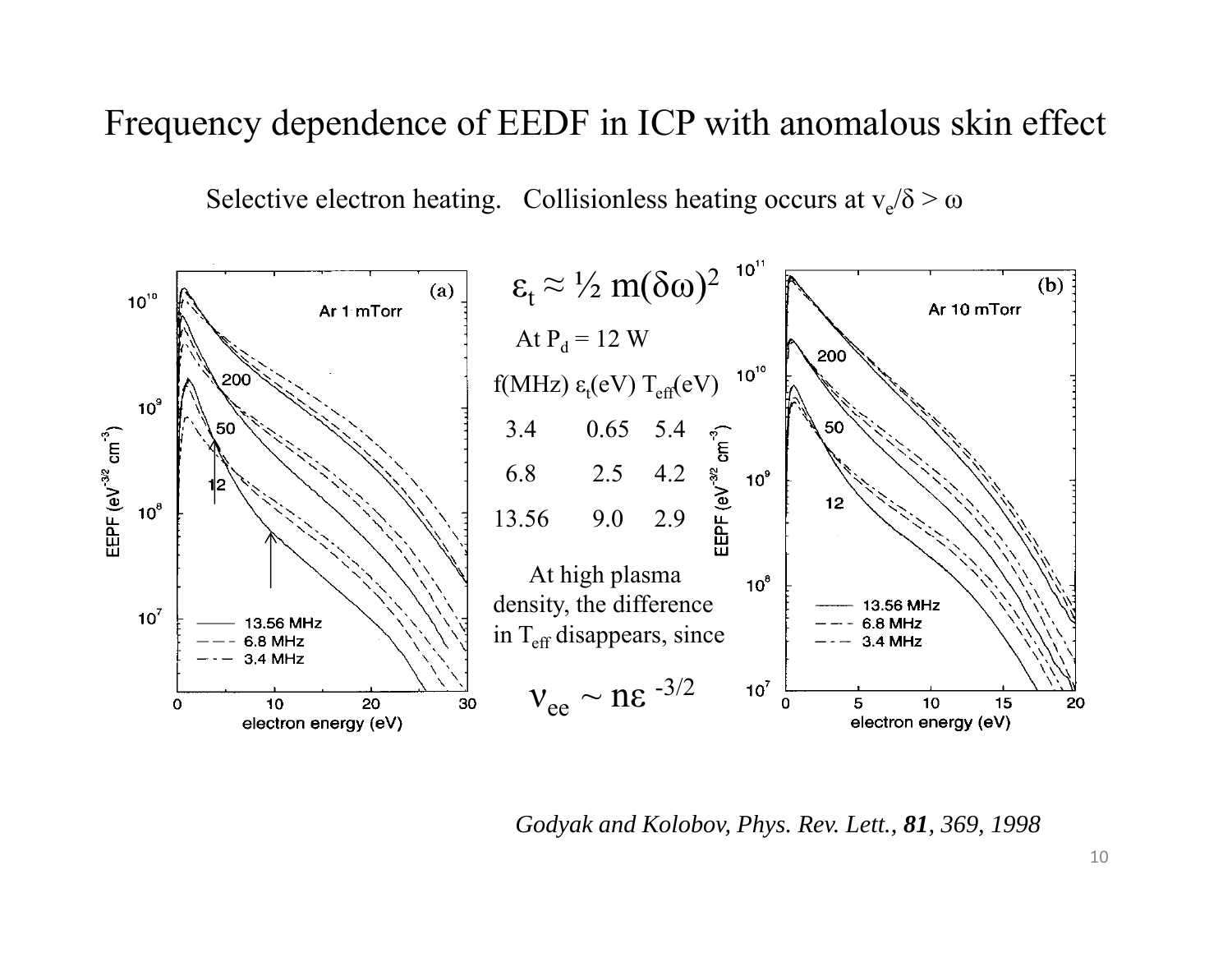## Temporal nonlocality: Electron temperature variation in pulse discharge and Low frequency RF Discharge



*Godyak and Alexandrovich, XXVII ICPIG, vol. 1, p.221, Eindhoven, The Nederland, 2005*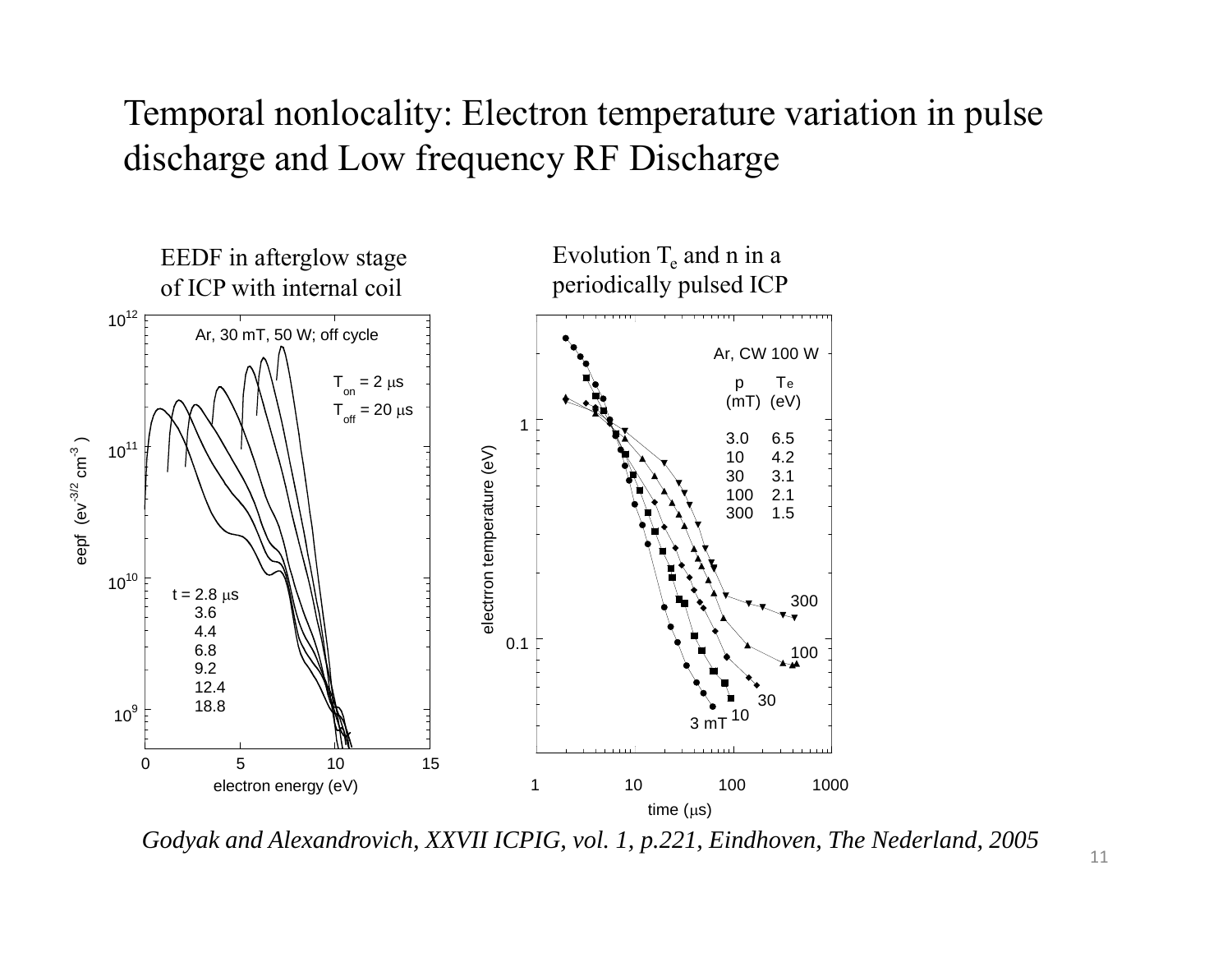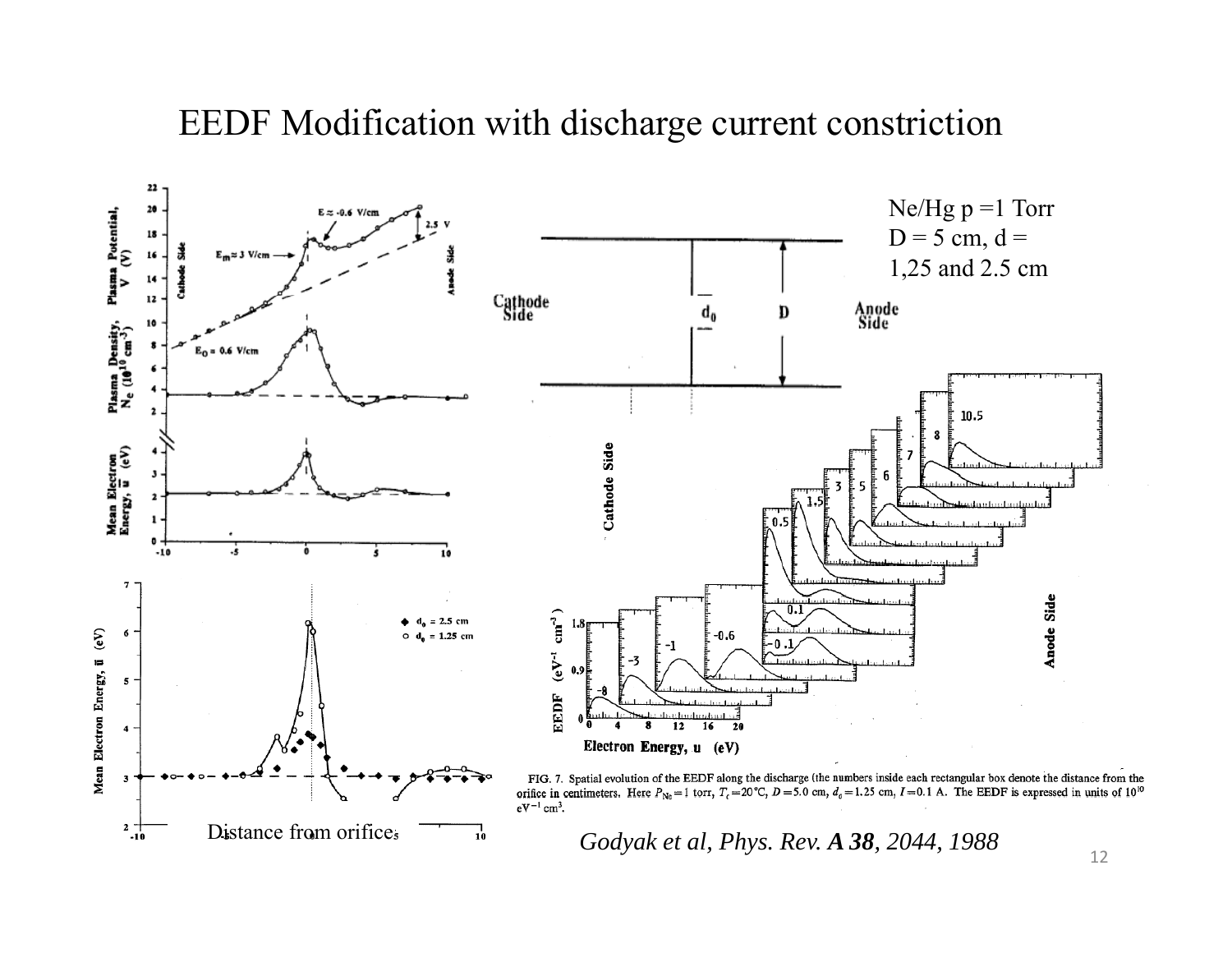$T_e$  control with negatively biased greed (Kato et al, 1994) Plasma source and diffusion zones are separated with negatively biased mesh



*Ikada et all, Thin Solid Films 457, 55, 2004*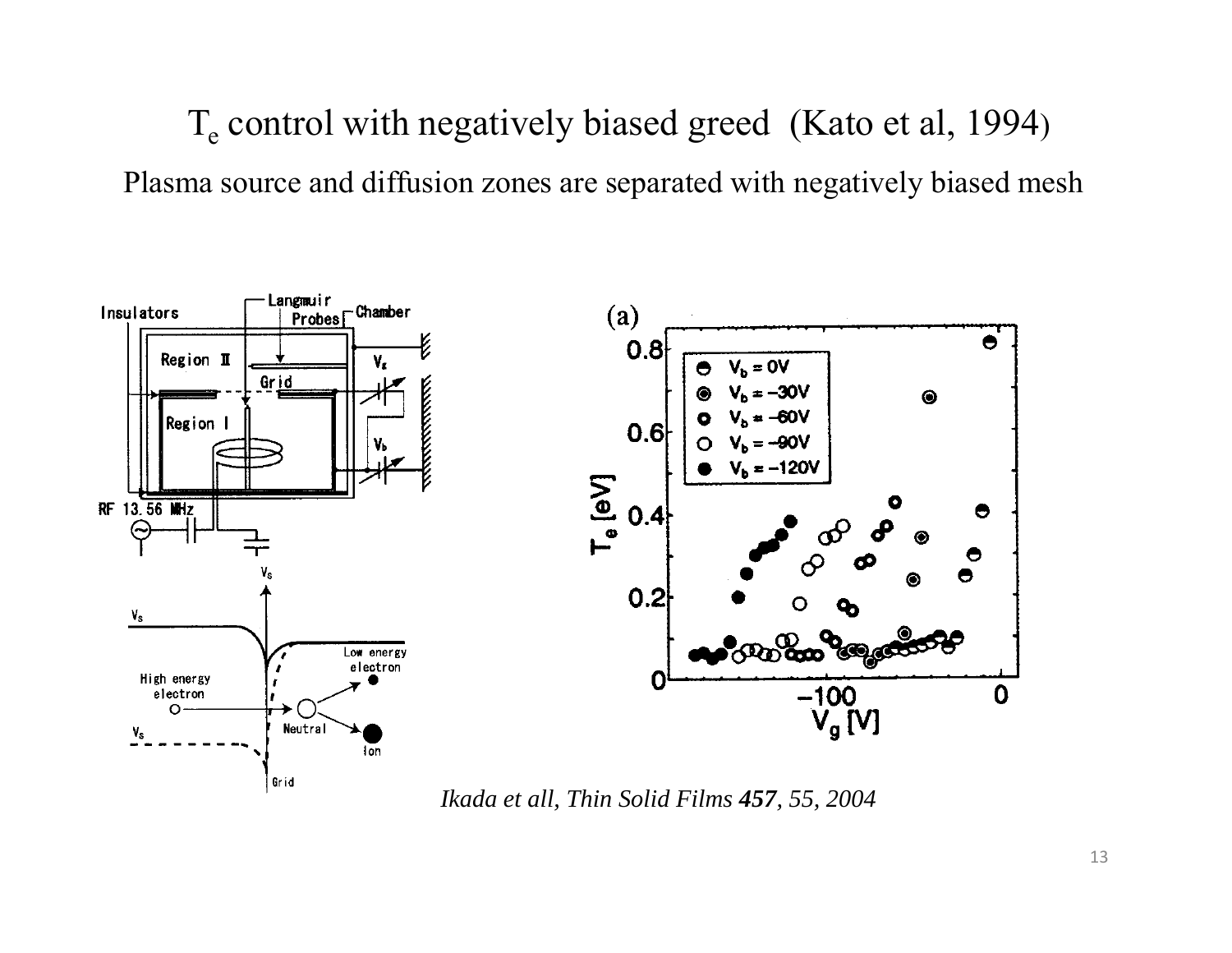# Localized ECR array reactor with trapped ECR plasma

Ar/SiF 4 at 10 mTorr with microcrystalline silicon deposition. Multicusp magnetic confinement of fast electrons. An order of magnitude  $T_e$  reduction in diffusion zone.

Local ESR electron heating with separation between hot and cold electrons provided by magnetic filters



Measurement position *Bulkin et al, Ecole Polytechnique. 2010, to be published* <sup>14</sup>

Te

 $0.33$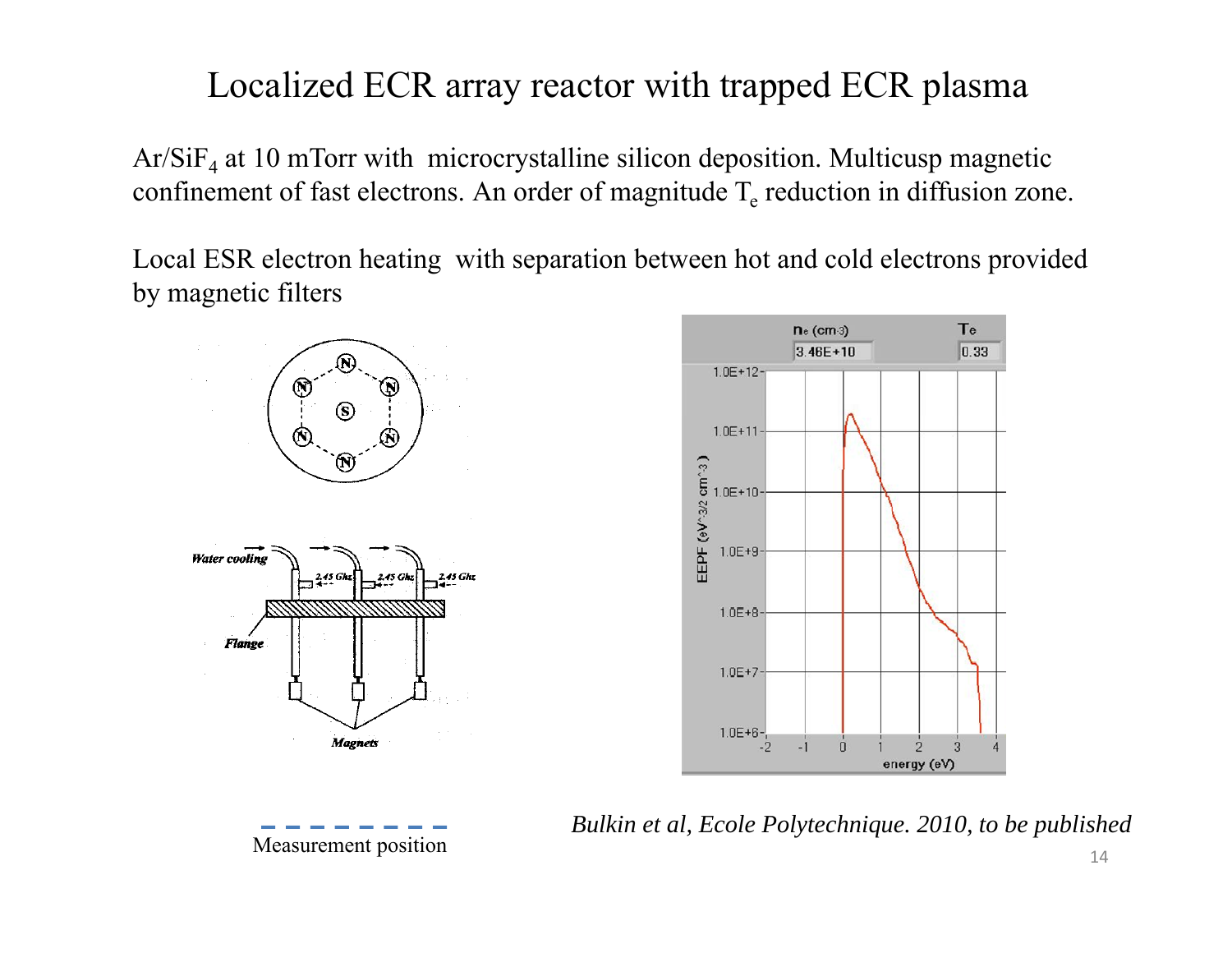## Global magnetic filter with trapped ICP drive at 5 MHz





Magnetic field breaks non-locality in electron kinetics, leading to plasma stratification on hot  $T_{eh}$  (T<sub>eh</sub>) and cold (T<sub>ec</sub>) electron zones, T<sub>eh</sub>>T<sub>e0</sub>>T<sub>ec</sub>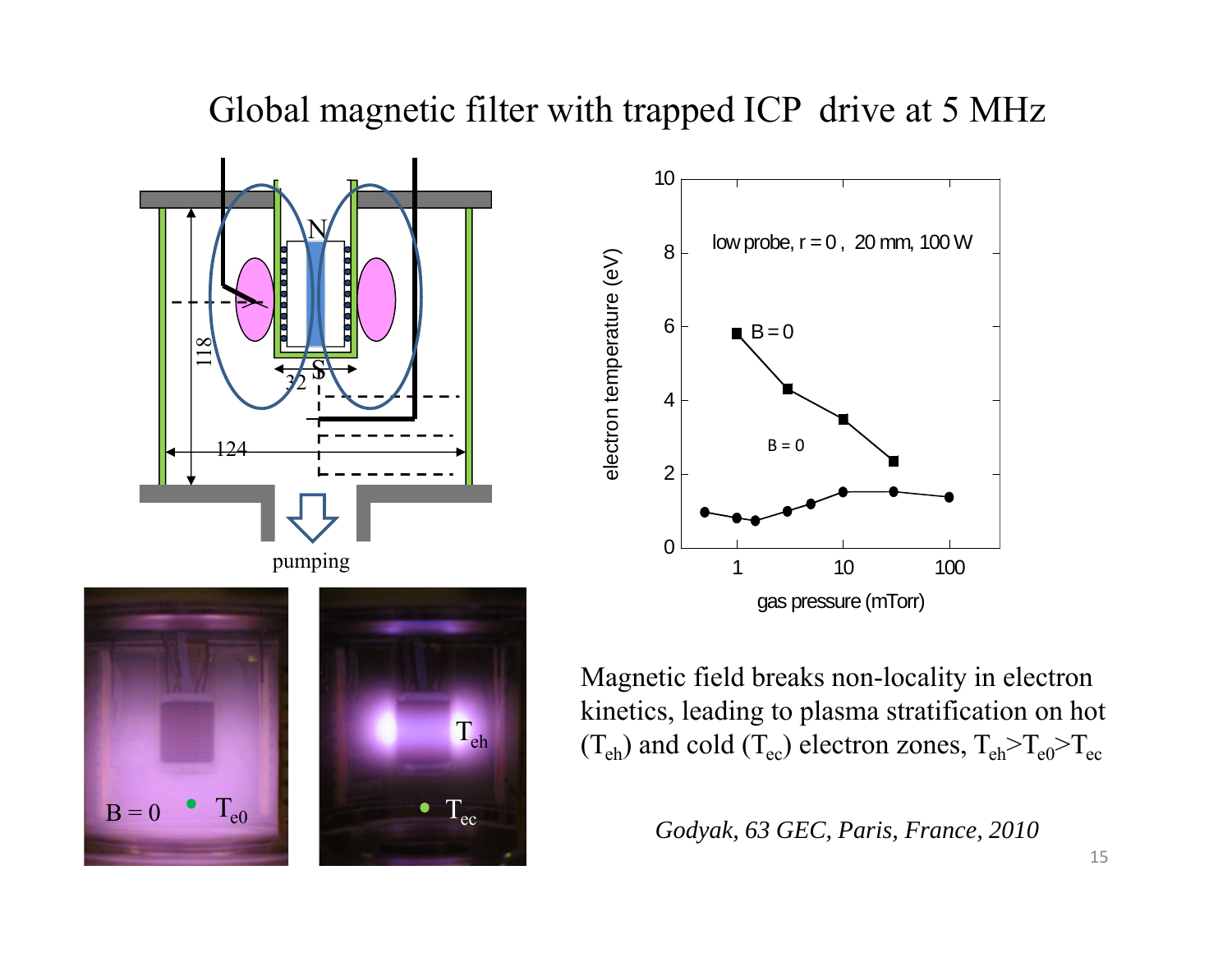### EEPF and plasma parameters along magnetic filter Ecole Polytechnique